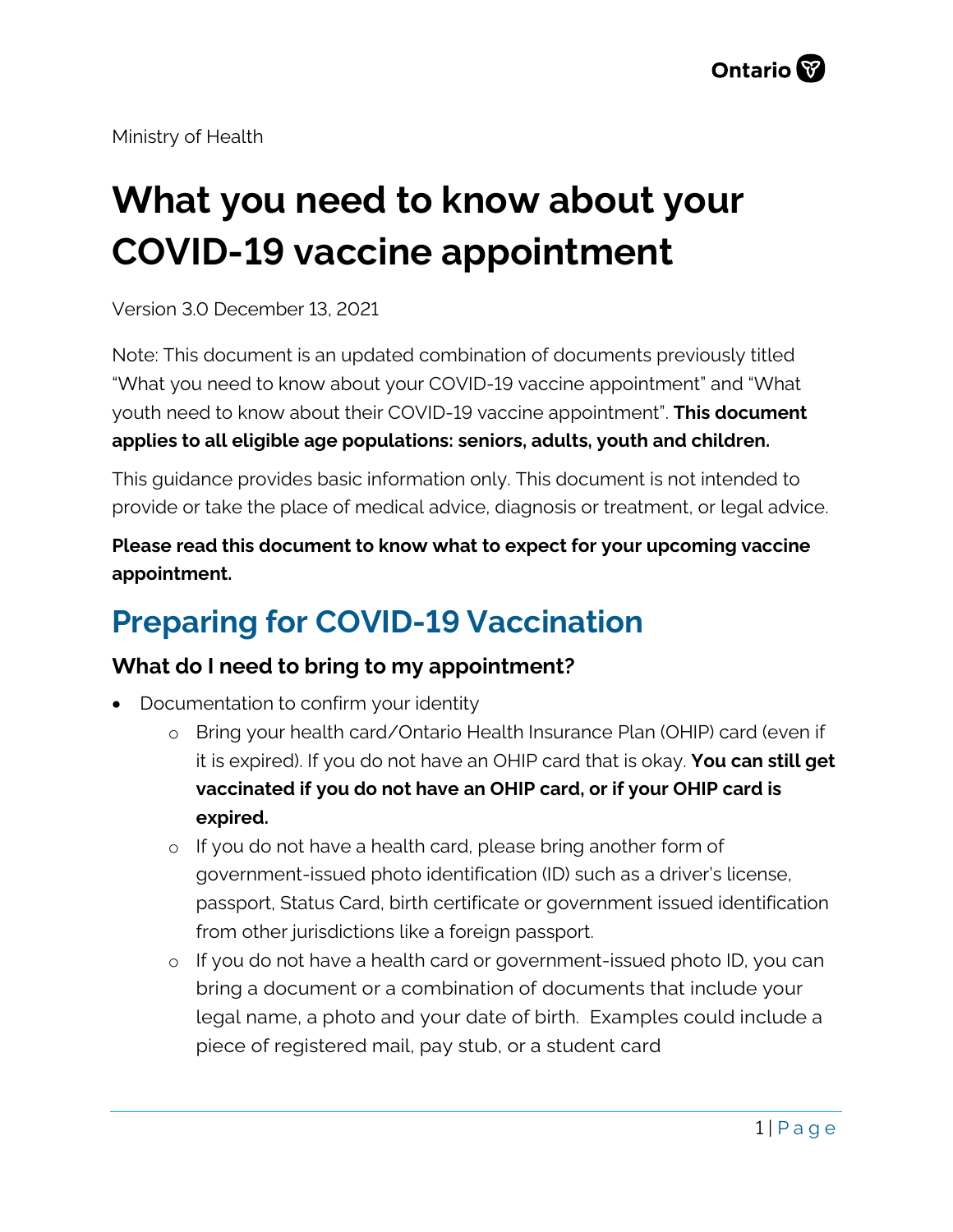

- o If you do not have any of the above, call your **local public health unit** to help you.
- Immunization record, if available, to keep track of your COVID-19 vaccine.
- Proof of COVID-19 immunization from your previous dose, if available.
- An [allergy form,](https://www.health.gov.on.ca/en/pro/programs/publichealth/coronavirus/docs/vaccine/COVID-19_special_populations_vaccination_allergy_form.pdf) if you are allergic to the COVID-19 vaccine or any component of the COVID-19 vaccine. See the [COVID-19 Vaccine Information Sheet \(age 12+\)](https://www.health.gov.on.ca/en/pro/programs/publichealth/coronavirus/docs/vaccine/COVID-19_vaccine_info_sheet.pdf) and/or the [COVID-19 Vaccine Information Sheet: for Children \(age 5-11\)](https://www.health.gov.on.ca/en/pro/programs/publichealth/coronavirus/docs/vaccine/COVID-19_vaccine_info_sheet_kids_5_11.pdf) for a list of vaccine ingredients.
- Any assistive devices you may need (e.g., scooter, wheelchair, cane) and items to help you pass the time (e.g., cell phone, book).
- Reading glasses and/or hearing aid, if required
- Mask that covers the mouth, nose and chin.
- A support person, if required (e.g., interpreter, parent/guardian, or someone to help you during the vaccination).
- If you are nervous about the vaccination, bring something to help distract yourself, such as a mobile device, headphones for music, or a book.

#### **What do I need to do to prepare for my appointment?**

- Read the [COVID-19 Vaccine Information Sheet \(age 12+\)](https://www.health.gov.on.ca/en/pro/programs/publichealth/coronavirus/docs/vaccine/COVID-19_vaccine_info_sheet.pdf) and/or the COVID-19 [Vaccine Information Sheet: for Children \(age 5-11\)](https://www.health.gov.on.ca/en/pro/programs/publichealth/coronavirus/docs/vaccine/COVID-19_vaccine_info_sheet_kids_5_11.pdf) and follow up with your health care provider (e.g., your family doctor or nurse practitioner) if you have any questions.
- If you regularly take medication, you should continue to take it and eat your meals as usual. Make sure you have something to eat before coming to the clinic to prevent feeling faint or dizzy while being vaccinated.
- Individuals who are planning to become pregnant, pregnant or breastfeeding are eligible and recommended to receive the COVID-19 vaccine. Speak with your obstetrician, midwife or primary care provider or call your local public health unit if you have any questions about the COVID-19 vaccine.
- Wear a loose-fitting top or a t-shirt so that the health care provider can easily access your upper arm for the vaccination.
- Do not wear any scented products.
- **If you have [symptoms of COVID-19,](https://www.canada.ca/en/public-health/services/diseases/2019-novel-coronavirus-infection/symptoms.html) you should not attend your appointment at the clinic. Call the provincial booking line, Public Health Unit and follow their instructions for rebooking your appointment.**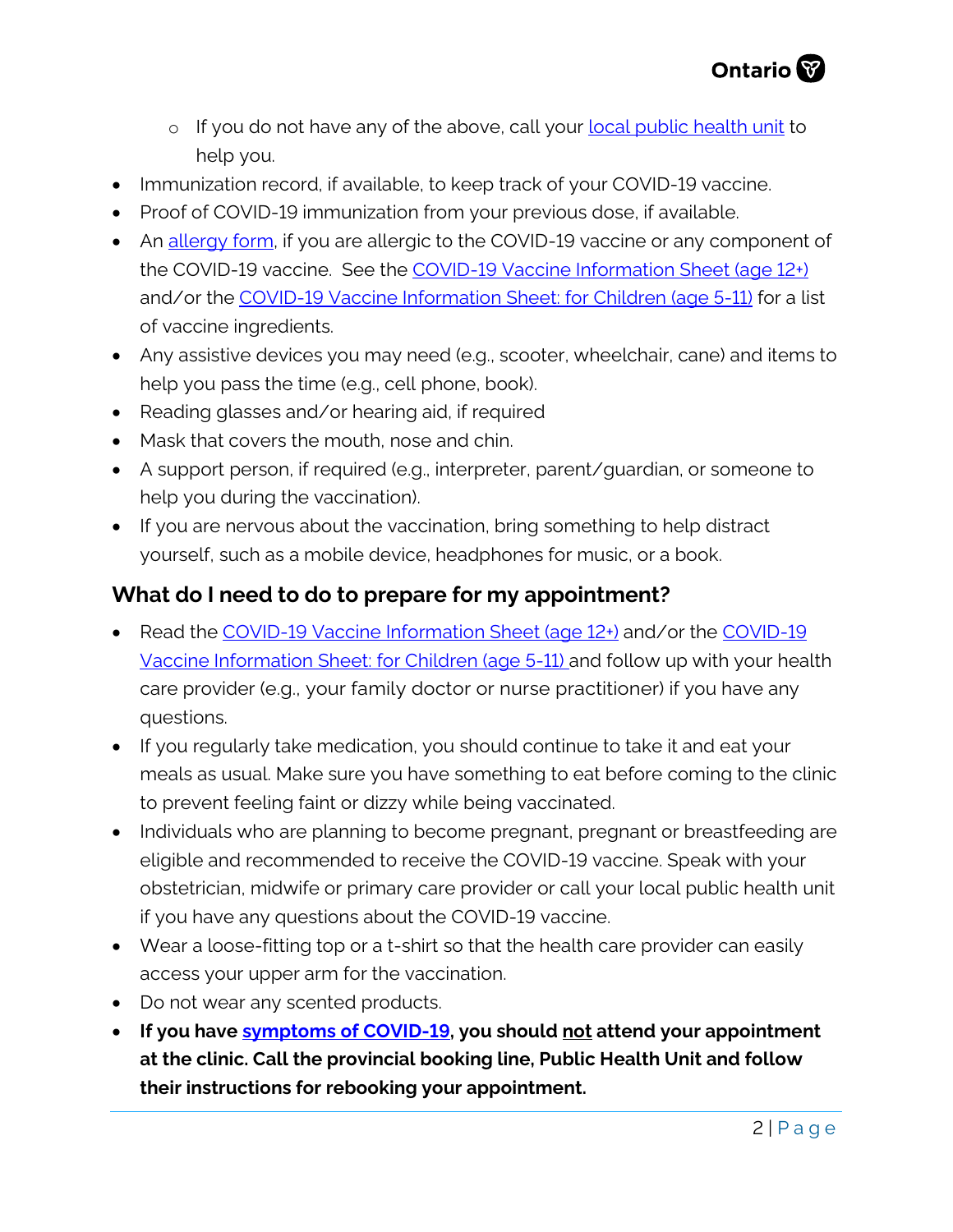- If you have been deemed a close contact of a COVID-19 positive case, you should not attend a vaccine clinic and should wait until your isolation period is over to get your vaccine.
- Do not arrive more than 10 minutes before your appointment to avoid crowding at the clinic.
- You may need to wait outside before your appointment. Please dress for the weather.

### **What can I expect when I arrive at my appointment?**

Health care providers are being very careful to prevent the spread of COVID-19 when providing immunizations. Clinic staff will take every precaution to ensure your health and safety during your visit. Public health measures, such as physical distancing, hand sanitization, mask-wearing will be in place at clinics. All health care providers, patients, support persons, parents/guardians, and other staff need to follow all public health measures in the clinic. Please read and follow any signs or instructions provided at the clinic.

- You will be asked to provide your health card/OHIP card or other form of identification.
- You will be asked to answer a series of questions to see if you have signs or symptoms associated with COVID-19 before entering the clinic. These questions will be like the health screening you do before you go to school and/or work.
- You will be asked questions about your medical history (for example about any allergies you have).
- You will be asked to wear a mask while at the clinic, to clean your hands, and practice physical distancing from others (at least 2 metres/6 feet apart).
- You will be asked to stay for 15-30 minutes after you receive the vaccine to monitor for any unexpected changes in your health or allergic reactions.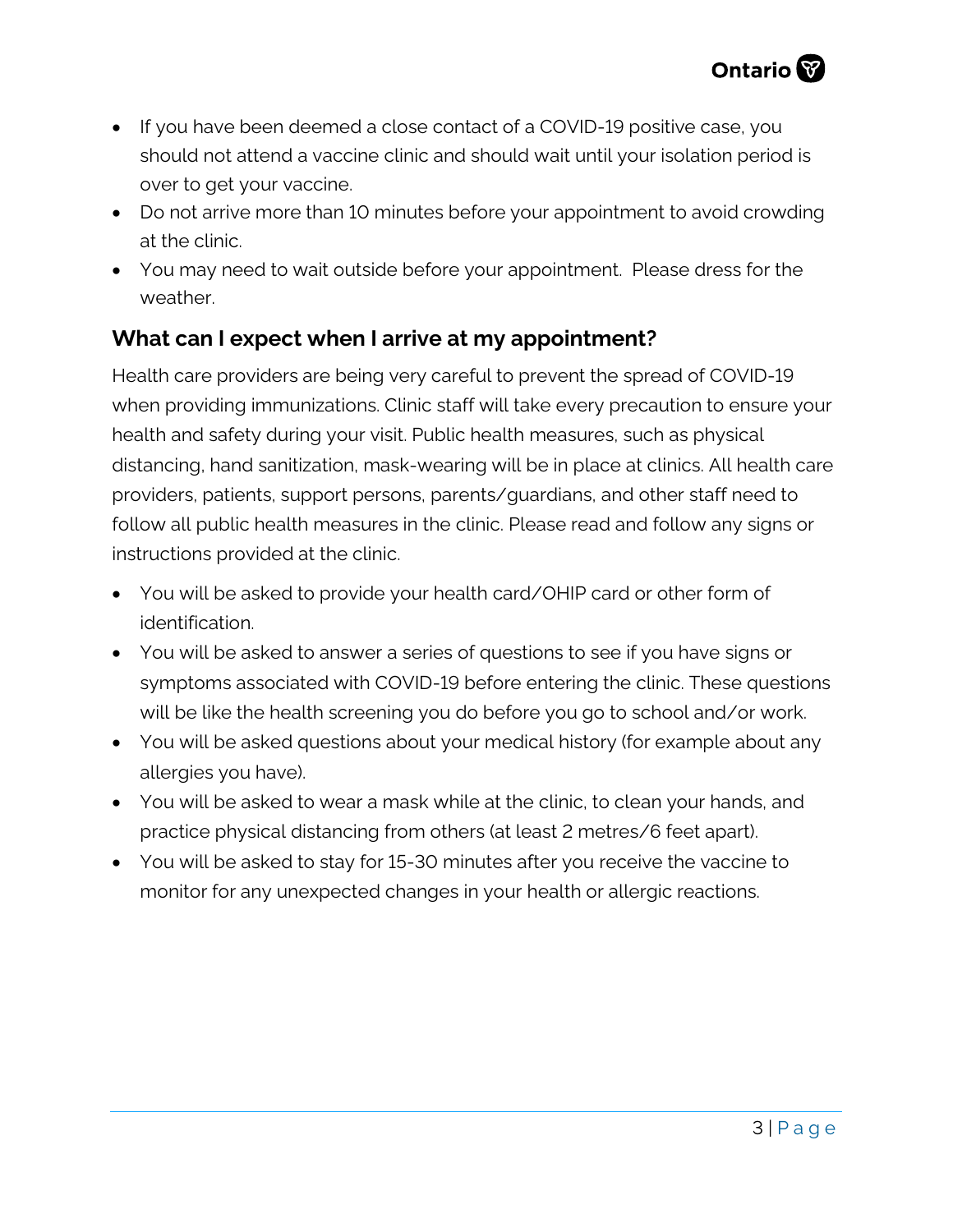

#### **Will I be required to give consent?**

Yes. In accordance with requirements under the *[Health Care Consent Act, 1996](https://www.ontario.ca/laws/statute/96h02)* (HCCA), before administering a COVID-19 vaccine, the health practitioner must obtain your consent, or if you are incapable of consenting to the COVID-19 vaccine, the consent of your substitute decision-maker. Generally, to be considered capable of consenting to the vaccine, you must be able to understand the information relevant to making the decision AND be able to appreciate the consequences of the decision.

If the health practitioner is of the opinion that you are **incapable** of consenting to the vaccine, your substitute decision-maker (which may be a legal guardian or family member depending on your circumstances) may give consent on your behalf.

Before providing your consent to a COVID-19 vaccine, you should receive and understand information on:

- The type of vaccine you are receiving
- The expected benefits of the vaccine
- The potential risks and side effects of the vaccine
- Other options, aside from the vaccine
- The likely consequences of not receiving the vaccine

#### **What if I have allergies?**

The health care provider at the vaccine clinic will ask about allergies and talk about what is right for you. If you have previously had an allergic reaction to a vaccine or injectable medication you may be asked to wait longer at the clinic after your immunization.

Check the [COVID-19 Vaccine Information Sheet \(age 12+\)](https://www.health.gov.on.ca/en/pro/programs/publichealth/coronavirus/docs/vaccine/COVID-19_vaccine_info_sheet.pdf) and/or the [COVID-19](https://www.health.gov.on.ca/en/pro/programs/publichealth/coronavirus/docs/vaccine/COVID-19_vaccine_info_sheet_kids_5_11.pdf)  [Vaccine Information Sheet: for Children \(age 5-11\)](https://www.health.gov.on.ca/en/pro/programs/publichealth/coronavirus/docs/vaccine/COVID-19_vaccine_info_sheet_kids_5_11.pdf) for more details on the vaccine ingredients, including polyethylene glycol, tromethamine (trometamol or Tris) and polysorbate 80.

• If you have had an allergic reaction or anaphylaxis to a previous dose of a COVID-19 vaccine or to any of its components, you must consult with an allergist/immunologist before getting vaccinated to see if the vaccine can be given to you safely.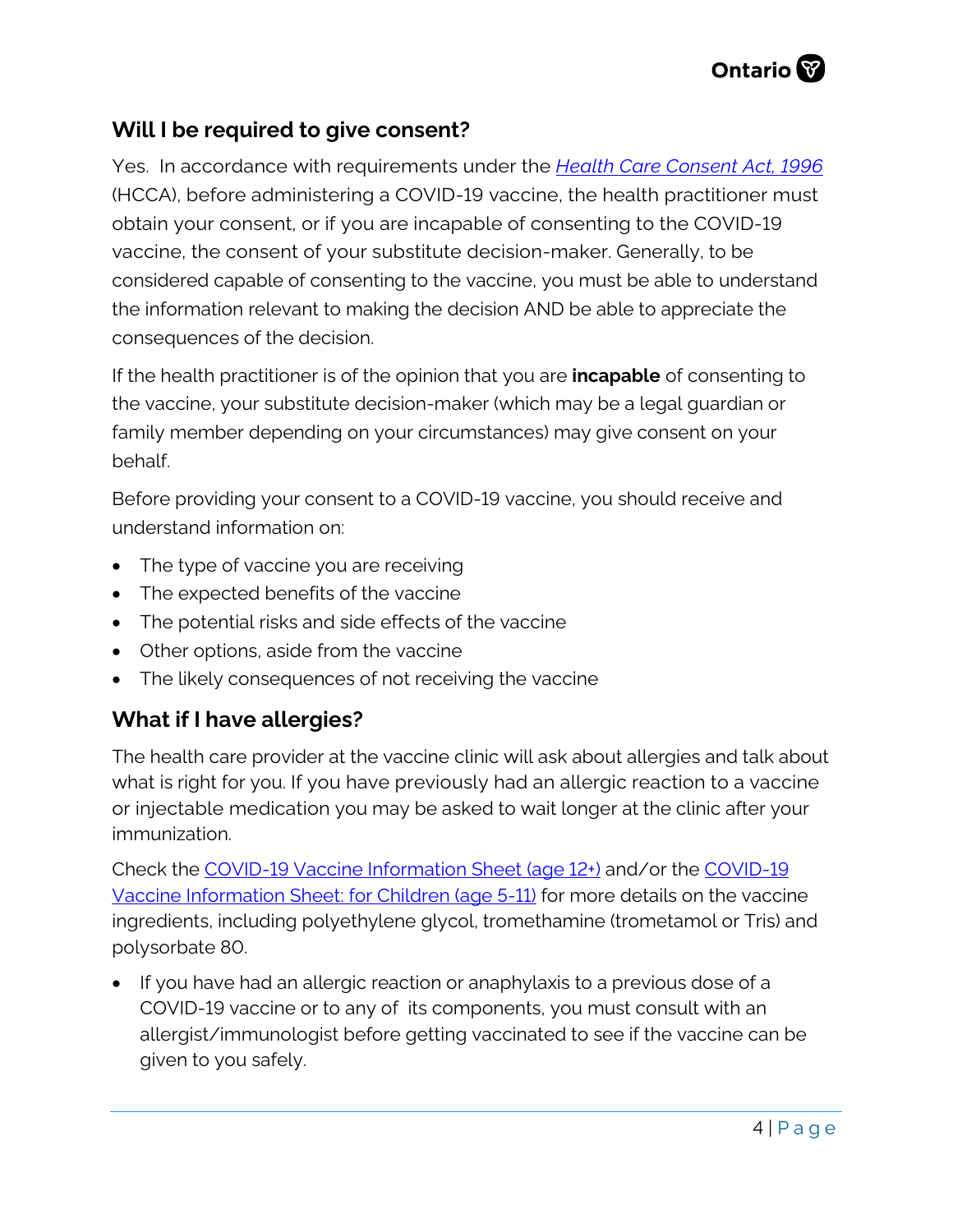

For more detailed recommendations for individuals with allergies, please consult the [Vaccination Recommendations for Special Populations](https://www.health.gov.on.ca/en/pro/programs/publichealth/coronavirus/docs/vaccine/COVID-19_vaccination_rec_special_populations.pdf) guidance document

#### **What if I have other medical conditions?**

If you have an autoimmune condition, or are immunocompromised due to disease or treatment, you may need to speak with your health care provider prior to immunization.

Individuals who are planning to become pregnant, pregnant or breastfeeding are eligible and recommended to be vaccinated as soon as possible, at any stage in pregnancy. See the [COVID-19 Vaccination: Pregnancy & Breastfeeding Patient](https://www.health.gov.on.ca/en/pro/programs/publichealth/coronavirus/docs/vaccine/COVID-19_vaccination_pregnancy_decision_making_support_tool.pdf)  [Decision-Making Tool](https://www.health.gov.on.ca/en/pro/programs/publichealth/coronavirus/docs/vaccine/COVID-19_vaccination_pregnancy_decision_making_support_tool.pdf) for more information.

Please consult the [Vaccination Recommendations for Special Populations](https://www.health.gov.on.ca/en/pro/programs/publichealth/coronavirus/docs/vaccine/COVID-19_vaccination_rec_special_populations.pdf) guidance document for more information. If you have a medical condition for which you receive ongoing treatment, you may wish to speak to your health care provider about whether the vaccine is right for you.

#### **What if I take blood thinners?**

If you have a bleeding problem, bruise easily, or use a blood-thinning medicine (e.g. warfarin or heparin) you can receive the vaccine.

# **What if I have had a blood clot or had capillary leak syndrome (CLS) in the past?**

If you have experienced major venous and/or arterial thrombosis (blood clot) with thrombocytopenia (low platelets) following vaccination with any vaccine **you cannot get** the AstraZeneca or Janssen (Johnson and Johnson) COVID-19 vaccine.

If you have experienced a previous cerebral venous sinus thrombosis (CVST) with thrombocytopenia or have experienced heparin-induced thrombocytopenia (HIT) **you cannot get** the AstraZeneca or Janssen (Johnson and Johnson) COVID-19 vaccine.

If you have previously experienced episodes of capillary leak syndrome (CLS) **you cannot get** the AstraZeneca or Janssen (Johnson and Johnson) COVID-19 vaccine.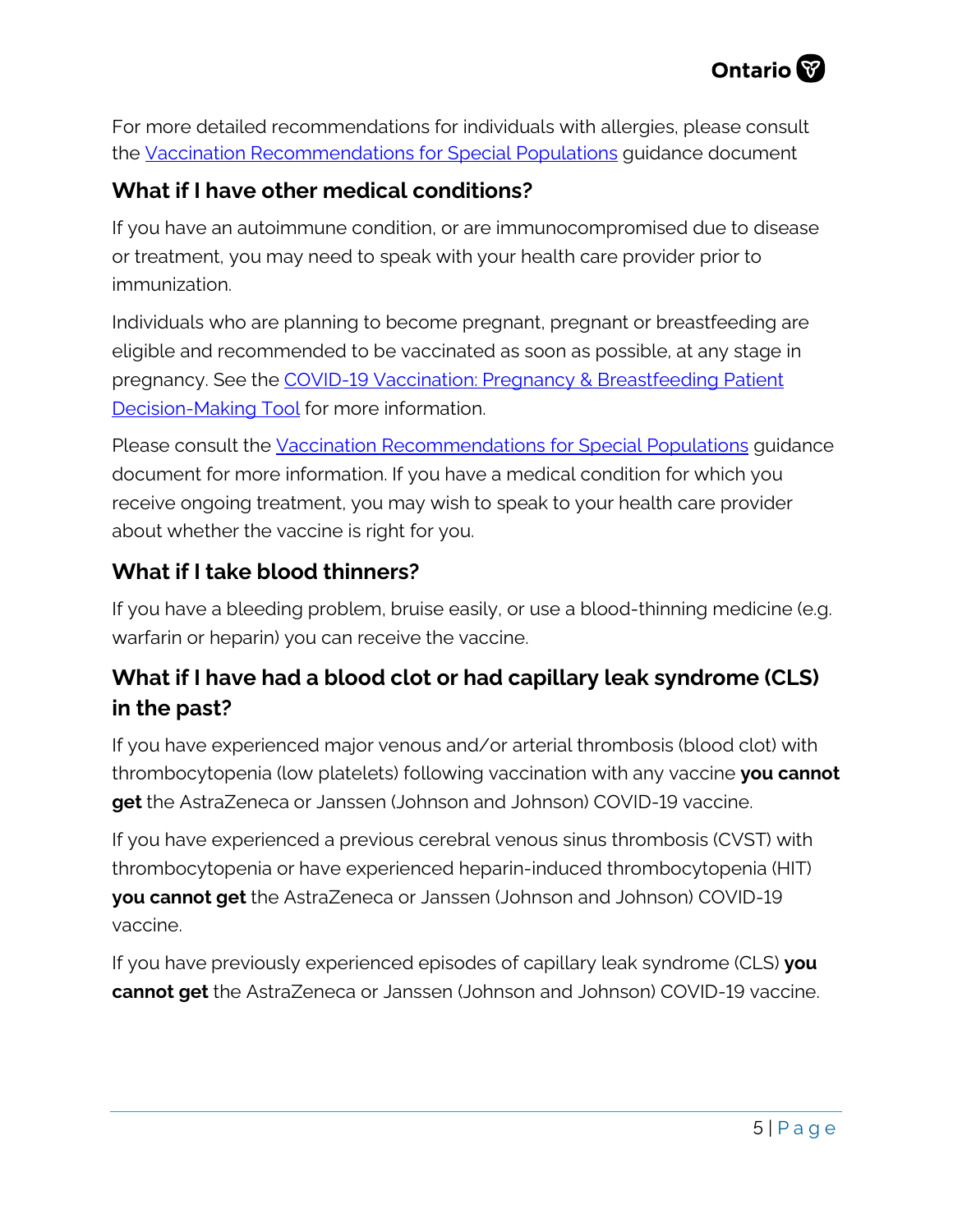

# **What if I fainted the last time I got a vaccine or I have a fear of needles?**

If you have fainted, or became dizzy with previous vaccinations or procedures, or if you have a high level of fear about injections, you should still get the vaccine. Tell the health care provider at the clinic so that appropriate supports can be offered. You can also bring a person with you for support or bring something to help distract yourself (e.g., mobile device, headphones for music, a book)

## **What if I was diagnosed with myocarditis or pericarditis after a previous dose of my COVID-19 vaccine?**

Individuals that have been diagnosed with myocarditis (inflammation of the heart muscle) or pericarditis (inflammation of the lining of the heart) following vaccination with a COVID-19 mRNA vaccine should wait to receive a next dose until more information is available. The National Advisory Committee on Immunization, Public Health Ontario and The Ministry of Health continue to follow this closely and will update this recommendation as more evidence becomes available.

# **COVID-19 Vaccination After Care**

### **What should I do right after receiving the vaccine?**

- After your vaccine, you should stay in the clinic for 15 to 30 minutes. This is to make sure you do not have an allergic reaction. Allergic reactions do not happen often. Staff giving vaccines know how to treat allergic reactions. Let staff know if you notice a skin rash, swelling of your face or mouth or throat, problems breathing, and/or feel unwell.
- If waiting inside the clinic, be sure to leave your mask on and remain at least 2 metres/6 feet away from others.
- Use the alcohol-based hand rub to clean your hands before leaving the clinic.
- Do not operate a vehicle or other form of transportation for at least 15 to 30 minutes after being vaccinated (as advised by the health care provider) or if you are feeling unwell.
- If someone is picking you up from the clinic, they should get you after the 15 minute waiting period in the clinic is finished. Your support person or driver should follow the direction of clinic staff regarding where to meet/collect you.